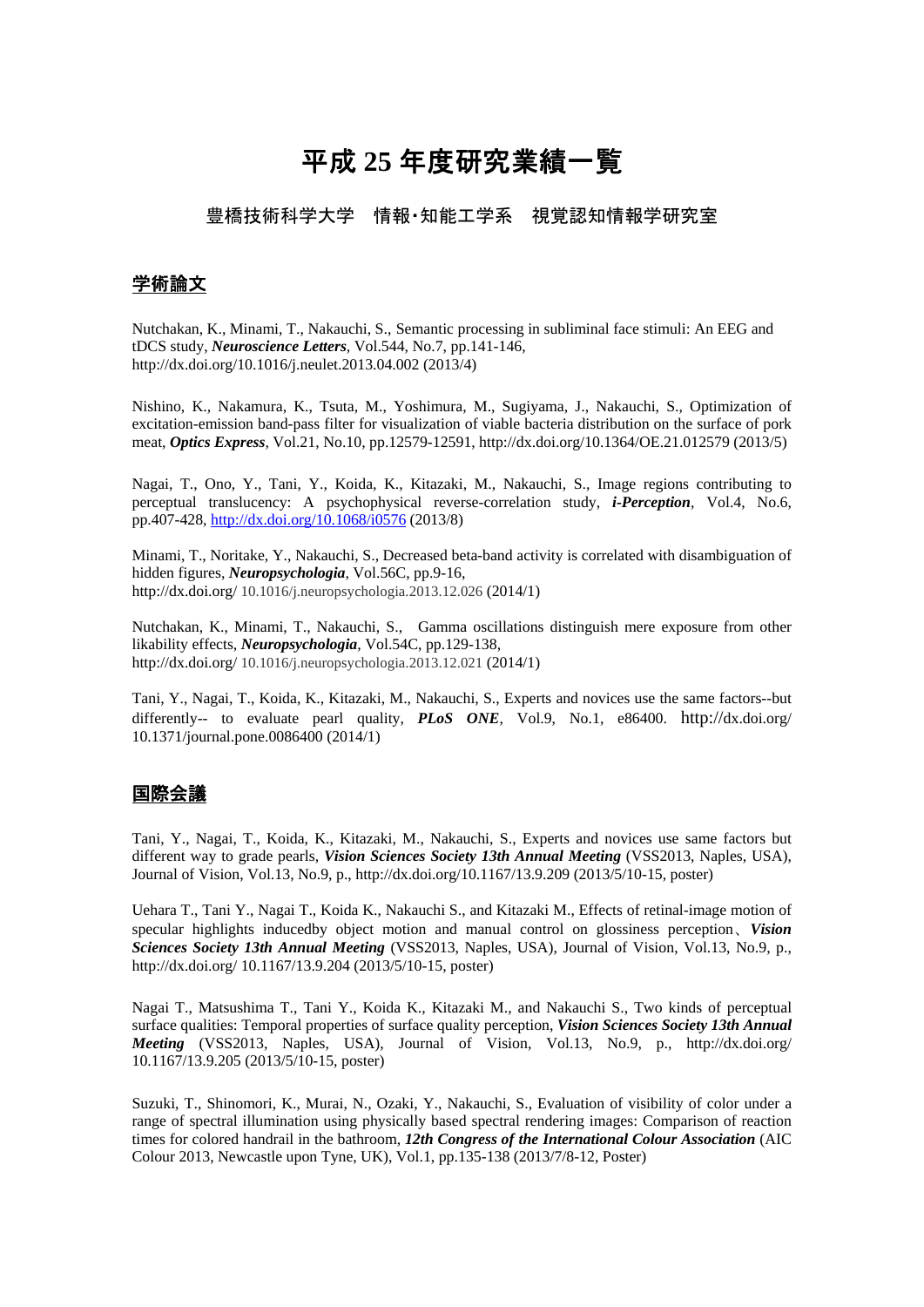Shinomori, K., Suzuki, T., Murai, N., Ozaki, Y., Nakauchi, S., Function-oriented color selection technique using subjective estimation(paired comparison of images) and psychophysical evaluation (reaction time measurement), *12th Congress of the International Colour Association* (AIC Colour 2013, Newcastle upon Tyne, UK), Vol.3, pp.1165-1168 (2013/7/8-12, Poster)

Nagai, T., Yamagishi, R., Tani, Y., Koida, K., Kitazaki, M., Nakauchi, S., Color aftereffects contingent on specular and diffuse reflection components, *The 22nd Symposium of the International Colour Vision Society*(ICVS2013, Winchester, UK), p.104 (2013/7/14-18, Poster)

Koida, K., Sato, T., Nakauchi, S., Comparing a color naming between uniform and object images, *The 22nd Symposium of the International Colour Vision Society*(ICVS2013, Winchester, UK), p.106 (2013/7/14-18, Poster)

Kitazaki, M., Yamamoto, A., Uehara, T., Tani, Y., Nagai, T., Koida, K., Nakauchi, S., Hour perception from object's surface and scene: Effects of materials and locations, *36th European Conference on Visual Perception*(ECVP2013, Bremen, Germany), Perception, Vol.42 (Supplement), p.129 (2013/8/25-29, Poster)

Nakauchi, S., Nishijima, R., Tani, Y., Koida, K., Kitazaki, M., Nagai, T., Skew hypothesis for surface gloss perception revisited by the adaptation paradigm, *36th European Conference on Visual Perception*(ECVP2013, Bremen, Germany), Perception, Vol.42 (Supplement), p.187 (2013/8/25-29, Poster)

Nakajima, K., Minami, T., Nakauchi, S., The relationship between expression and colour on the face perception, *36th European Conference on Visual Perception*(ECVP2013, Bremen, Germany), Perception, Vol.42 (Supplement), p.192 (2013/8/25-29, Poster)

Azuma, K., Pauli, Falt., Markku, Hauta-Kasari., Nakauchi, S., Optimal Spectral Filter Design for Wood Chip Classification, *The Tenth Japan-Finland Joint Symposium on OPTICS IN ENGINEERING*(OIE'13, Utsunomiya, Japan), pp.69-70 (2013/9/2-5, Poster)

Ryu, Yamagishi., Pauli, Falt., Markku, Hauta-Kasari., Nakauchi, S., Optical bandpass filter design for diabetic retinopathy lesion detection, *The Tenth Japan-Finland Joint Symposium on OPTICS IN ENGINEERING*(OIE'13, Utsunomiya, Japan), pp.71-72 (2013/9/2-5, Poster)

Minami, T., Noritake, Y., Nakauchi, S., Oscillatory brain activity correlates with disambiguation of hidden figures, *International Conference on Basic and Clinical Multimodal Imaging*(Geneva, Switzerland), (2013/9/5-8, Poster)

Azuma, K., Minami, T., Nakauchi, S., Steady state visually evoked potential is modulated by the difference of recognition condition, *International Conference on Basic and Clinical Multimodal Imaging*(Geneva, Switzerland), (2013/9/5-8, Poster)

Yamagishi, R., Nakauchi, S., Nagai, T., Koida, K., Impact of colored inducer on the glare illusion, *The Irago Conference 2013*(Tahara, Japan), (2013/10/24-25, Poster)

Nishino, K., Nakamura, M., Miyashita, K., Nakauchi, S., Sakamaki, T., Novel quantitative/spatial measurement system with spectral filter for visualization of make-up foundation distribution, *The International Federation of Societies of Cosmetic Chemists2013 Conference*(IFSCC2013, Rio de Janeiro, Brazil), pp.64-66 (2013/10/31-11/01, 口頭)

Nakauchi, S., Surface Quality and Material Perception(Invited), 第 *20* 回ディスプレイ国際ワークショ ップ (IDW2013, Sapporo, Japan), pp. (2013/12/4-6, 口頭)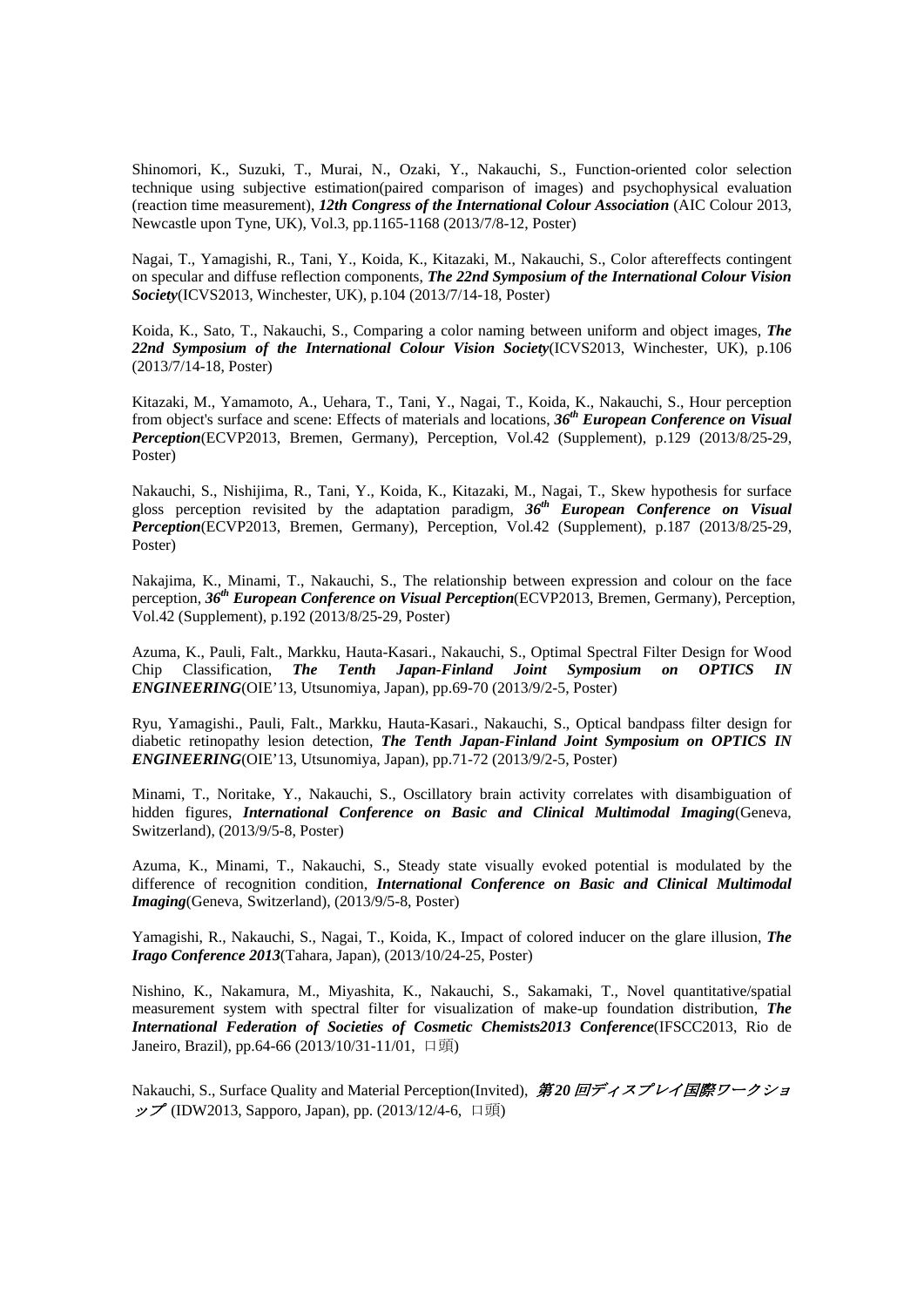# 著書

#### 解説論文

#### 特許

#### 受賞・表彰

「Optical implementation of spectral filtering for the enhancement of skin color discrimination」 Nishino, K., Kaarna, A., Miyazawa, K., Oda, H., Nakauchi, S. 平成 25 年度日本色彩学会論文奨励賞 (2013/5/26)

### 国内発表

谿雄祐, 永井岳大, 鯉田孝和, 北崎充晃, 中内茂樹, 真珠評定に見る熟練者と非熟練者の違い, ヒューマンインフォメーション研究会(HIP), pp.103-106 (2013/5/30-311: 5/30; 沖縄産業支援 センター; 口頭)

東和樹, 南哲人, 中内茂樹, 定常状態視覚誘発電位による物体認識の調査, Neuro2013, pp.181 (2013/6/20-23:6/20;国立京都国際会館;ポスター)

中島加惠, 南哲人, 中内茂樹, モーフ表情判別に顔の色情報が寄与する, Neuro2013, pp.333 (2013/6/20-23:6/22;国立京都国際会館;ポスター)

山岸理雄, 中内茂樹, 鯉田孝和, 色輝度勾配によるグレア効果の増強, 日本視覚学会 2013 年夏 季大会, Vol.25, No.3, p.147 (2013/07/24-26:7/25;札幌市立大学;口頭)【ベストプレゼン テーション賞 to 山岸理雄】

青木秀夫, 鈴木道生, 田中真二, 渥美貴史, 中内茂樹, 古丸 明, 真珠層の厚さの異なるアコヤ ガイ真珠における干渉色、光沢について, 平成 25 年度日本水産学会秋季大会講演要旨集, p44 (2013/09/19-22:9/20;三重大学;口頭)

中 内 茂 樹 , 質 感 研 究 の 現 状 と 展 望 ( **招 待 講 演**), FPD International 2013, (2013/10/23-25:10/23;パシフィコ横浜;口頭)

小港省吾, 中内茂樹, 食品加工工程における異物検出を補助する照明分光設計, 日本光学会年次 学術講演会(Optics & Photonics Japan 2013) (2013/11/12-14: 11/12; 奈良県新公会堂; 口頭)

中村円亮, 吉村正俊, 蔦 瑞樹, 杉山純一, 中内茂樹, 励起・蛍光波長帯域最適化による食肉清浄 度の可視化, 日本光学会年次学術講演会(Optics & Photonics Japan 2013) (2013/11/12-14: 11/13; 奈良県新公会堂; 口頭)

西島 遼, 永井岳大, 谿 雄祐, 鯉田孝和, 北崎充晃, 中内茂樹, 歪度-光沢感関係に見られる 空間周波数依存性, ヒューマンインフォメーション研究会(HI), pp.1-4 (2013/12/06-07: 12/06; 沖縄産業支援センター; 口頭)